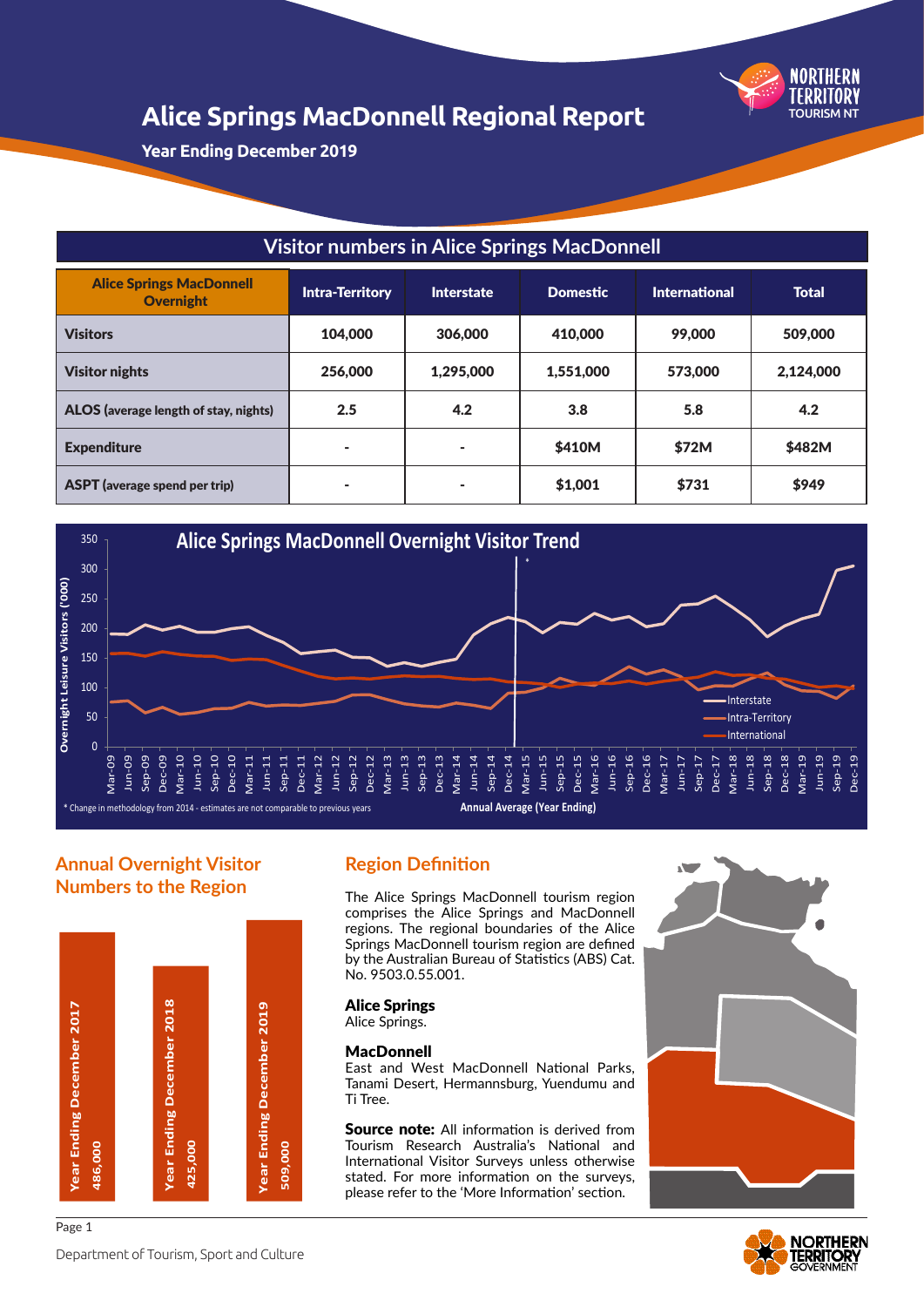

**Year Ending December 2019**

| <b>Country of Origin</b> | <b>Visitors</b> | <b>Visitor nights</b> | <b>ALOS</b> (nights) |
|--------------------------|-----------------|-----------------------|----------------------|
| <b>International</b>     | 99,000          | 573,000               | 5.8                  |
| Germany                  | 16,000          | 63,000                | 4.0                  |
| <b>USA</b>               | 16,000          | 175,000               | 11.0                 |
| <b>United Kingdom</b>    | 12,000          | 52,000                | 4.4                  |
| <b>France</b>            | 8,000           | 25,000                | 3.3                  |
| Canada                   | 6,000           | 13,000                | 2.2                  |
| <b>Netherlands</b>       | 5,000           | 16,000                | 3.0                  |
| Switzerland              | 5,000           | 13,000                | 2.4                  |
| <b>New Zealand</b>       | 4,000           | 13,000                | 3.7                  |
| Italy                    | 4,000           | 9,000                 | 2.4                  |
| India                    | 2,000           | 52,000                | 21.7                 |

## **WHERE do visitors come from and WHY?**

| <b>State of Origin</b> | <b>Visitors</b> | <b>Visitor nights</b> | <b>ALOS</b> (nights) |
|------------------------|-----------------|-----------------------|----------------------|
| <b>Intra-Territory</b> | 104,000         | 256,000               | 2.5                  |
| <b>Interstate</b>      | 306,000         | 1,295,000             | 4.2                  |
| <b>VIC</b>             | 104.000         | 479,000               | 4.6                  |
| <b>NSW</b>             | 66,000          | 291,000               | 4.4                  |
| <b>WA</b>              | 62,000          | 196,000               | 3.2                  |
| <b>QLD</b>             | 49,000          | 208,000               | 4.3                  |
| <b>SA</b>              | 16,000          | 82,000                | 5.0                  |
| <b>TAS</b>             | 5,000           | 17,000                | 3.8                  |
| <b>ACT</b>             | 4,000           | 22,000                | 5.5                  |

## **Alice Springs MacDonnell Source Markets**

| <b>Purpose of Visit</b>                  | Intra-<br><b>Territory</b> | <b>Interstate</b> | <b>Domestic</b> | <b>International</b> | <b>Total</b> |
|------------------------------------------|----------------------------|-------------------|-----------------|----------------------|--------------|
| <b>Holiday</b>                           | 31,000                     | 167,000           | 198,000         | 93,000               | 291,000      |
| <b>Visiting friends</b><br>and relatives | 4,000                      | 25,000            | 29,000          | 2,000                | 31,000       |
| <b>Business</b>                          | 56,000                     | 93,000            | 149,000         | 1.000                | 150,000      |
| Other reasons*                           | 13,000                     | 26,000            | 38,000          | 2,000                | 41,000       |



\*Includes employment, education, other reason, no other reason and in transit.



**WHAT time of year do visitors come?**

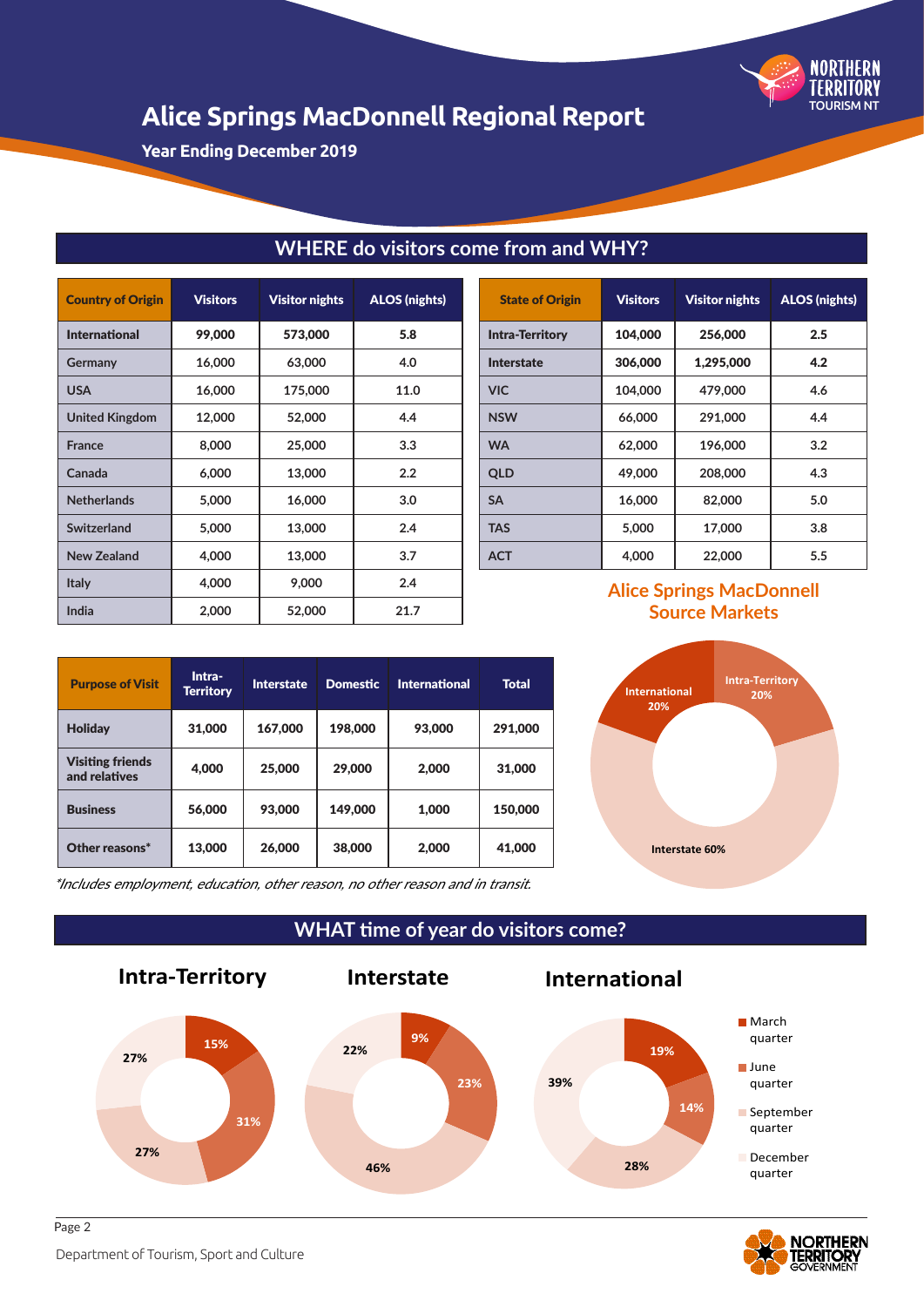

**Year Ending December 2019**

### **WHO are our visitors travelling with?**





Department of Tourism, Sport and Culture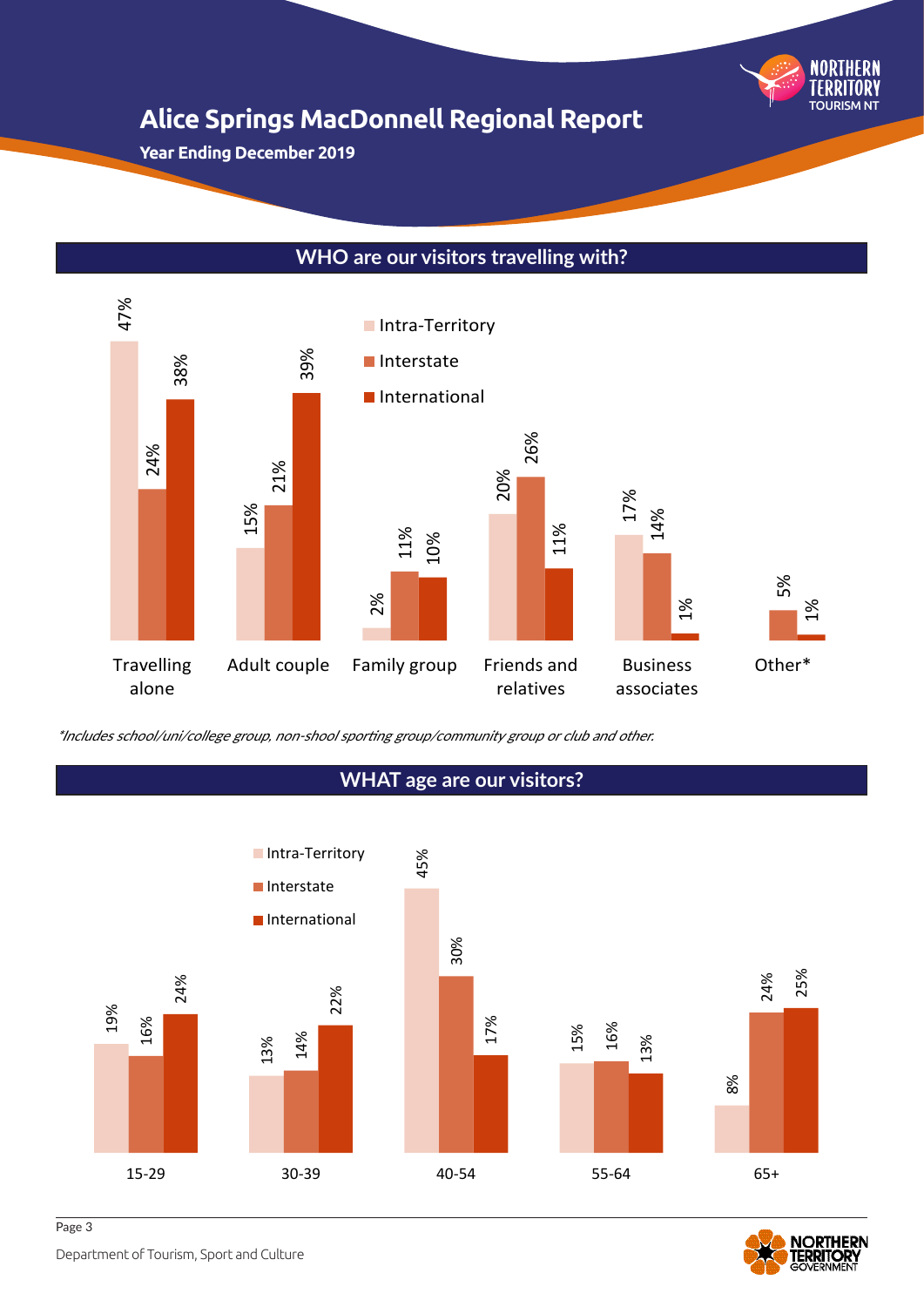

**Year Ending December 2019**



### **WHAT transportation\* did they use to get here and around?**

\*Transportation refers to stopover transportation and includes transportation used to arrive and used within the region. \*\*Includes long distance transport, local transport, other land transport, water transport, other transport and not stated/asked.

### **WHERE else did they go in the Territory?**

| <b>Dispersal</b>       | <b>Greater Darwin</b> | <b>Kakadu</b><br><b>Arnhem</b> | <b>Katherine Daly</b> | <b>Barkly</b> | <b>Lasseter</b> |
|------------------------|-----------------------|--------------------------------|-----------------------|---------------|-----------------|
| <b>Intra-Territory</b> | 1.000                 | 1.000                          | 7,000                 | 8,000         | 8,000           |
| <b>Interstate</b>      | 71,000                | 18,000                         | 40,000                | 52,000        | 124,000         |
| <b>International</b>   | 32,000                | 13,000                         | 14,000                | 9,000         | 71,000          |

## **WHERE did they go in the Alice Springs MacDonnell region?**

| <b>Statistical Area Level</b>             | <b>Annual visit</b><br>(2 year average) | <b>Proportion of</b><br>region | Yuendumu                  |
|-------------------------------------------|-----------------------------------------|--------------------------------|---------------------------|
| <b>Alice Springs (SA2)</b>                | 419,000                                 | 90%                            | Anmatjere<br>Tanami<br>NT |
| Sandover - Plenty [SA2 group]             | 40,000                                  | 9%                             |                           |
| Tanami (SA2)                              | 40,000                                  | 9%                             |                           |
| Yuendumu - Anmatjere [SA2 group]          | 17,000                                  | 4%                             | Sandover -                |
| MacDonnell Region not fully defined (SA2) | 1.000                                   | 0%                             | Alice-Plenty<br>Springs   |
| <b>Alice Springs MacDonnell Total</b>     | 467,000                                 |                                |                           |

Image source: Australian Bureau of Statistics.

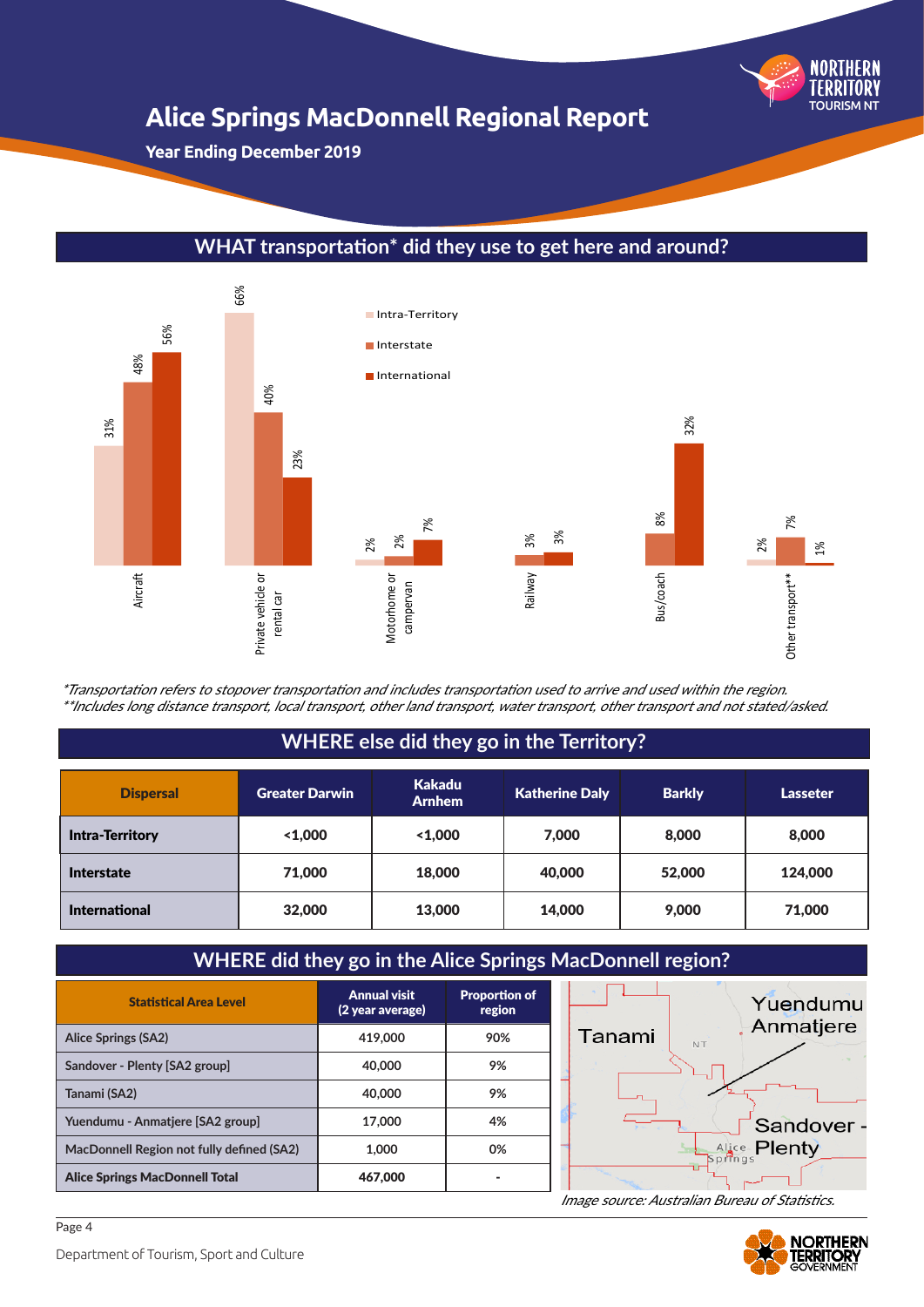

**Year Ending December 2019**

### **The domestic leisure drive\* market in focus**

| <b>Domestic Leisure Drive</b> | Intra-<br><b>Territory</b> | <b>Interstate</b> | <b>Domestic</b> |
|-------------------------------|----------------------------|-------------------|-----------------|
| <b>Visitors</b>               | 35,000                     | 103,000           | 138,000         |
| <b>Visitor nights</b>         | 47,000                     | 462.000           | 509,000         |
| <b>ALOS</b> (nights)          | 1.3                        | 4.5               | 3.7             |

Domestic leisure drive travellers accounted for approximately 34% (or 138,000) of all domestic visitors to the Alice Springs MacDonnell region, as at Year Ending December 2019.

#### **Domestic source markets**

NT residents made up 25% of the domestic leisure drive market for Alice Springs MacDonnell. Victoria is the largest interstate drive market to the region, making up 23% of visitors followed by South Australia at 18%.

#### **Length of stay**

Approximately 88% (or 121,000) of domestic leisure drive visitors stayed for three nights or less. Influencing this result is the high proportion of Territorians travelling for one night.



**Domestic Leisure Drive Source Market**

### **Length of Stay - Domestic Leisure Drive Market**



\*Domestic leisure drive is defined as domestic visitors who travelled for the pupose of a holiday or visiting friends and relatives that also used drive transportation in the region.

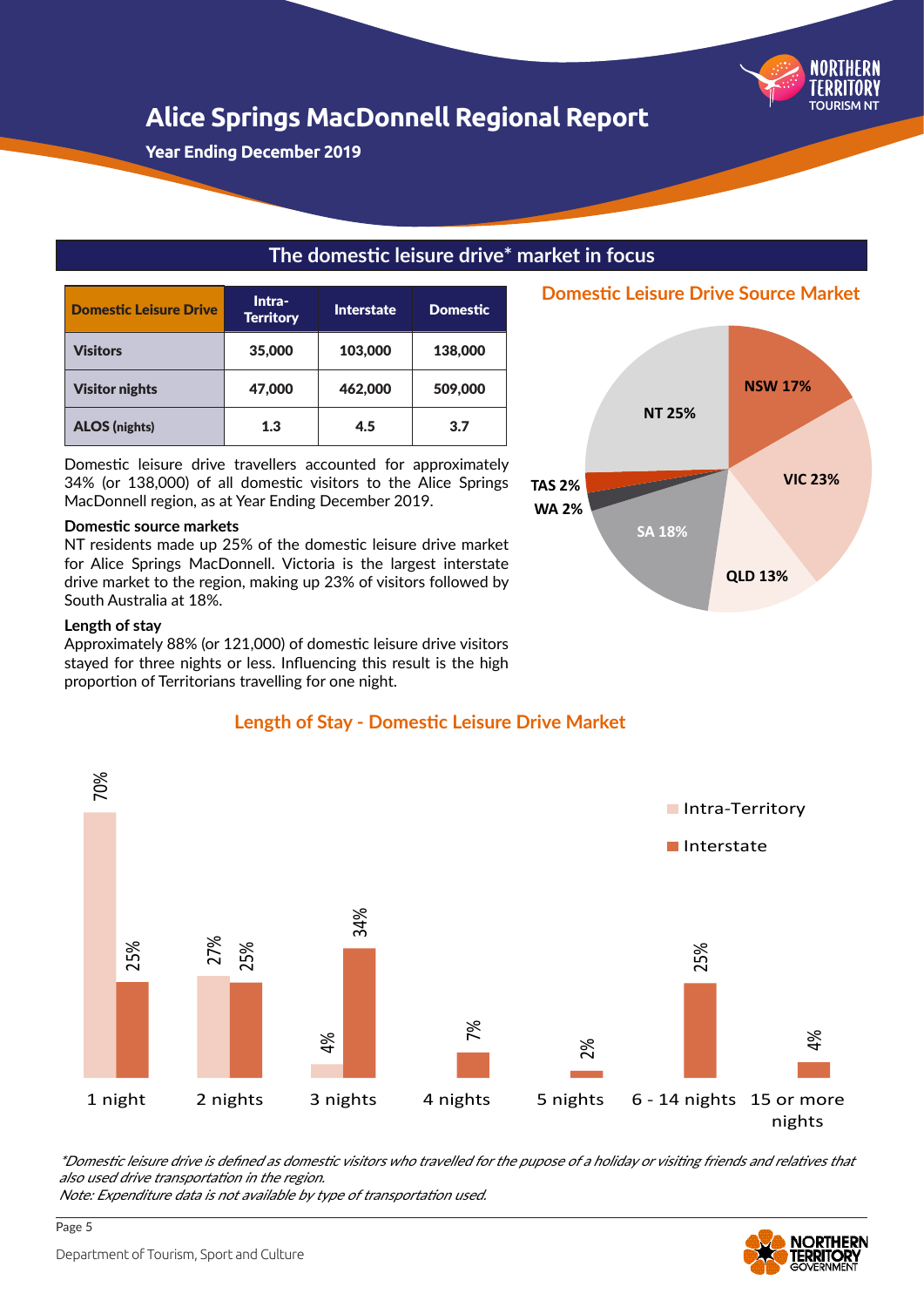

**Year Ending December 2019**

## **Youth visitation to the region**

| Youth                 | Intra-<br><b>Territory</b> | <b>Interstate</b> | <b>Domestic</b> | <b>International</b> | <b>Total</b> | Youth is defined as<br>any visitor aged 15 |
|-----------------------|----------------------------|-------------------|-----------------|----------------------|--------------|--------------------------------------------|
| <b>Visitors</b>       | 19,000                     | 32,000            | 51,000          | 23,000               | 74,000       | to 29 years of age,<br>who did not travel  |
| <b>Visitor nights</b> | 44,000                     | 172,000           | 216,000         | 193,000              | 409,000      | as part of a family<br>group (parents and  |
| <b>ALOS</b> (nights)  | 2.3                        | 5.3               | 4.2             | 8.4                  | 5.5          | children) or school<br>group.              |

**Youth Purpose of Visit**



While the youth market constitutes 15% of all visitors to the Alice Springs MacDonnell region, they contribute a significant number of nights in the region with 409,000 nights or 19% of nights in the region.

Domestic youth visitors make up the largest number of youth visitors to the region, with interstate youth making up over two fifths (44%) of the youth market, and Intra-Territory youth making up over a quarter (26%). International youth make up 31% of the market, however they stay twice as long as domestic youth.

\*Includes employment, education, other reason, no other reason and in transit.

|                                     |                            |                   |                 | <u>, istora interested in Albertandi suttua experience</u> |              |
|-------------------------------------|----------------------------|-------------------|-----------------|------------------------------------------------------------|--------------|
| <b>Aboriginal</b><br><b>Culture</b> | Intra-<br><b>Territory</b> | <b>Interstate</b> | <b>Domestic</b> | <b>International</b>                                       | <b>Total</b> |
| <b>Visitors</b>                     | 9,000                      | 55,000            | 64,000          | 83,000                                                     | 147,000      |
| <b>Visitor nights</b>               | 15,000                     | 304,000           | 319,000         | 338,000                                                    | 657,000      |
| <b>ALOS</b> (nights)                | 1.8                        | 5.6               | 5.0             | 4.1                                                        | 4.5          |

## **Visitors interested in Aboriginal cultural experiences/participation**

Domestic Aboriginal cultural experiences include: experience Aboriginal art/ craft and cultural displays, and visit an Aboriginal site/ community. International Aboriginal cultural experiences include: experience Aboriginal art/ craft and cultural displays, visit an Aboriginal site/ community, and attend an Aboriginal performance.

Aboriginal culture is a niche segment for those visiting the Alice Springs MacDonnell region, with almost a third (29%) of visitors participating in these activities.

The majority of those who were interested in Aboriginal culture were in the region for the purpose of a holiday. More specifically, 96% of international visitors and 69% of interstate visitors who participated in Aboriginal cultural activities were on a holiday.

### **Aboriginal Culture Purpose of Visit**



\*Includes employment, education, other reason, no other reason and in transit

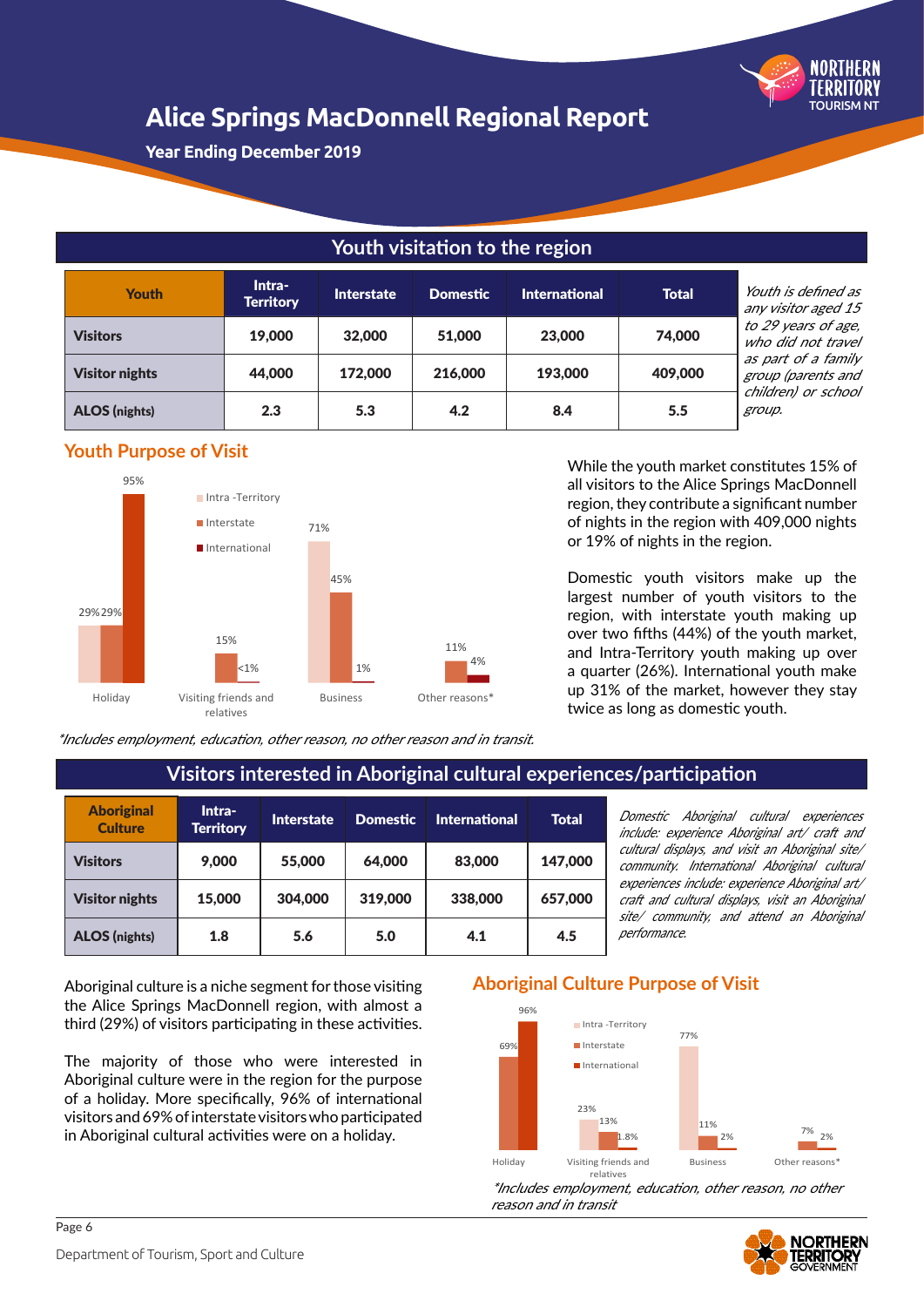

Approximately three quarters (75%) of international visitors to the Alice Springs MacDonnell region arrived through the east coast ports of Sydney, Melbourne and Brisbane.

### **Ports of Entry/Exit by International Visitors who Visited Alice Springs MacDonnell Year Ending December 2019**



Note: Other ports of entry and exit, including the Gold Coast, accounted for less than 1%. East coast ports are defined as Sydney, Melbourne and Brisbane. Percentages may not add up to 100% due to rounding.



Page 7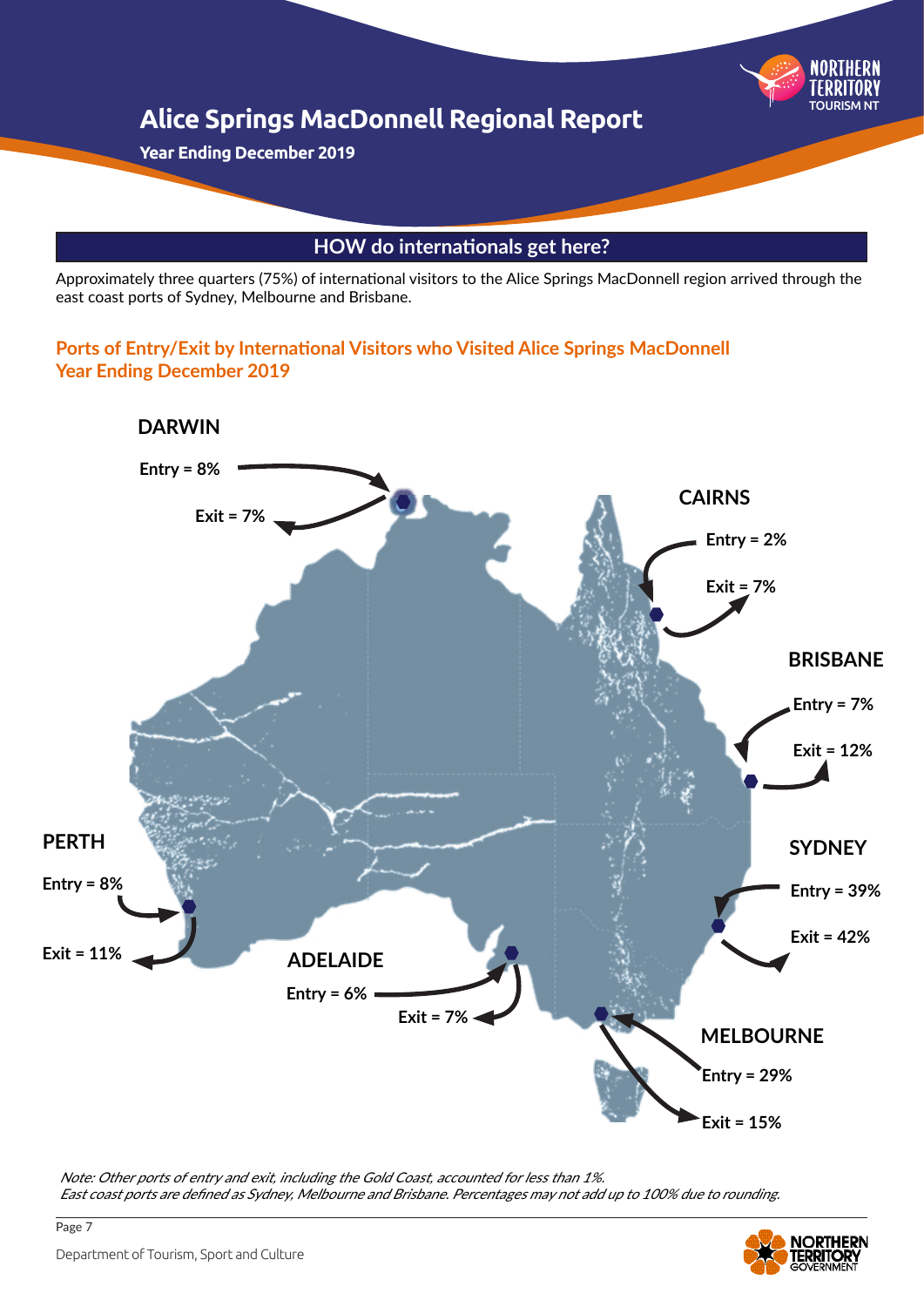

**Year Ending December 2019**

## **WHERE did they stay?**



\*Includes guest house/ bed & breakfast, other commercial accommodation (e.g. boat, glamping, other), own property, other private accommodation, other accommodation, in transit and not stated/asked. Note: short term letting could come under any number of



Page 8 Note: Activities include both international and domestic overnight visitors. Activities reported for domestic visitors would have taken place in the NT, while activities for international visitors could have taken place anywhere within Australia (including the NT).